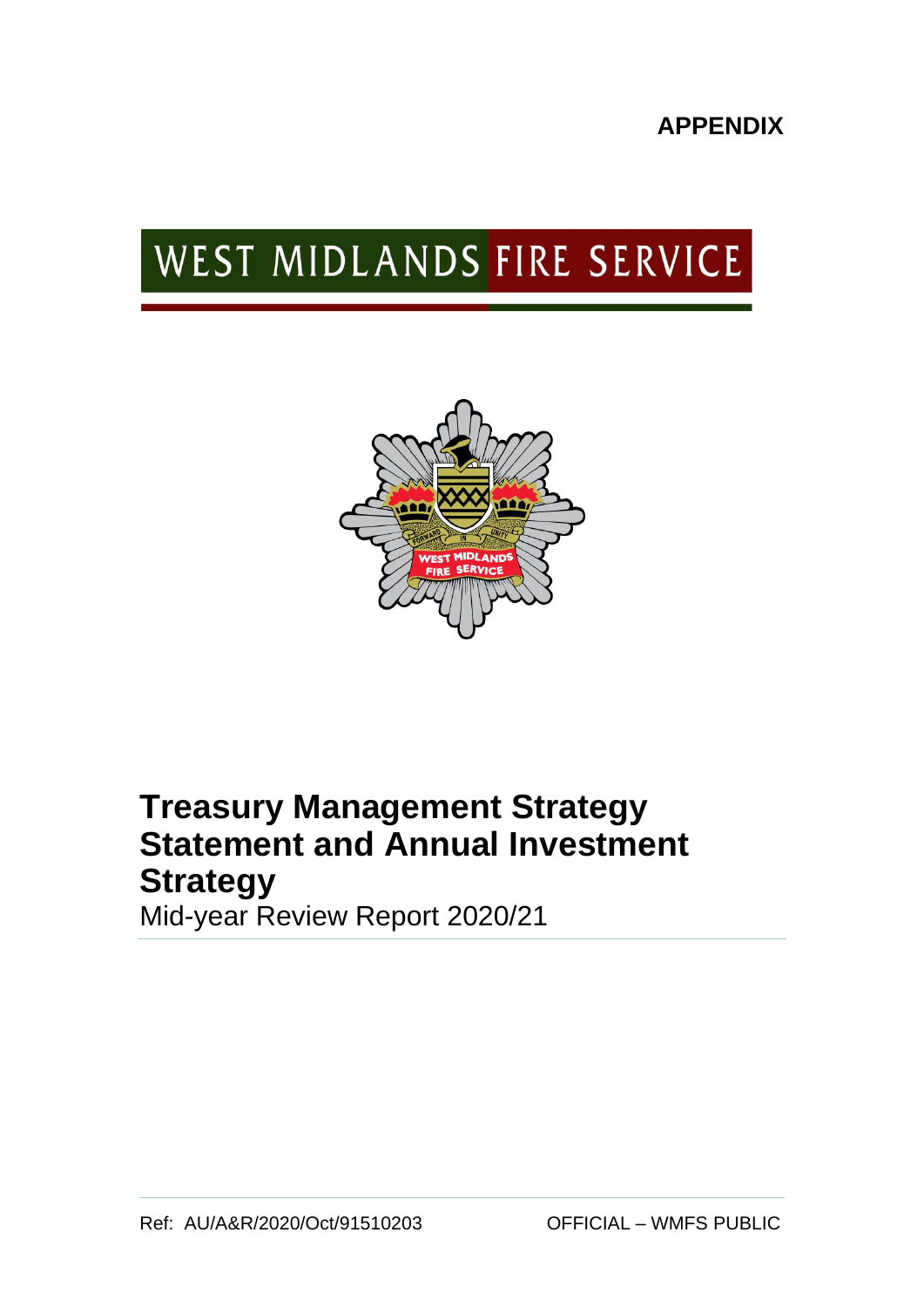### **1. Background**

The Authority operates a balanced budget, which broadly means cash raised during the year will meet its cash expenditure. Part of the treasury management operations ensure this cash flow is adequately planned, with surplus monies being invested in low risk counterparties, providing adequate liquidity initially before considering maximising investment return.

The second main function of the treasury management service is the funding of the Authority's capital plans. These capital plans provide a guide to the borrowing need of the Authority, essentially the longer-term cash flow planning to ensure the Authority can meet its capital spending operations. This management of longer-term cash may involve arranging long or shortterm loans, or using longer term cash flow surpluses, and on occasion any debt previously drawn may be restructured to meet Authority risk or cost objectives.

Accordingly, treasury management is defined as:

*"The management of the local authority's investments and cash flows, its banking, money market and capital market transactions; the effective control of the risks associated with those activities; and the pursuit of optimum performance consistent with those risks."*

### **2. Introduction**

The Chartered Institute of Public Finance and Accountancy's (CIPFA) Code of Practice on Treasury Management 2011 has been adopted by this Authority.

The primary requirements of the Code are as follows:

- Creation and maintenance of a Treasury Management Policy Statement which sets out the policies and objectives of the Authority's treasury management activities.
- Creation and maintenance of Treasury Management Practices which set out the manner in which the Authority will seek to achieve those policies and objectives.
- Receipt by the Authority of an annual Treasury Management Strategy Statement - including the Annual Investment Strategy and Minimum Revenue Provision Policy - for the year ahead, a Mid-year Review Report and an Annual Report covering activities during the previous year.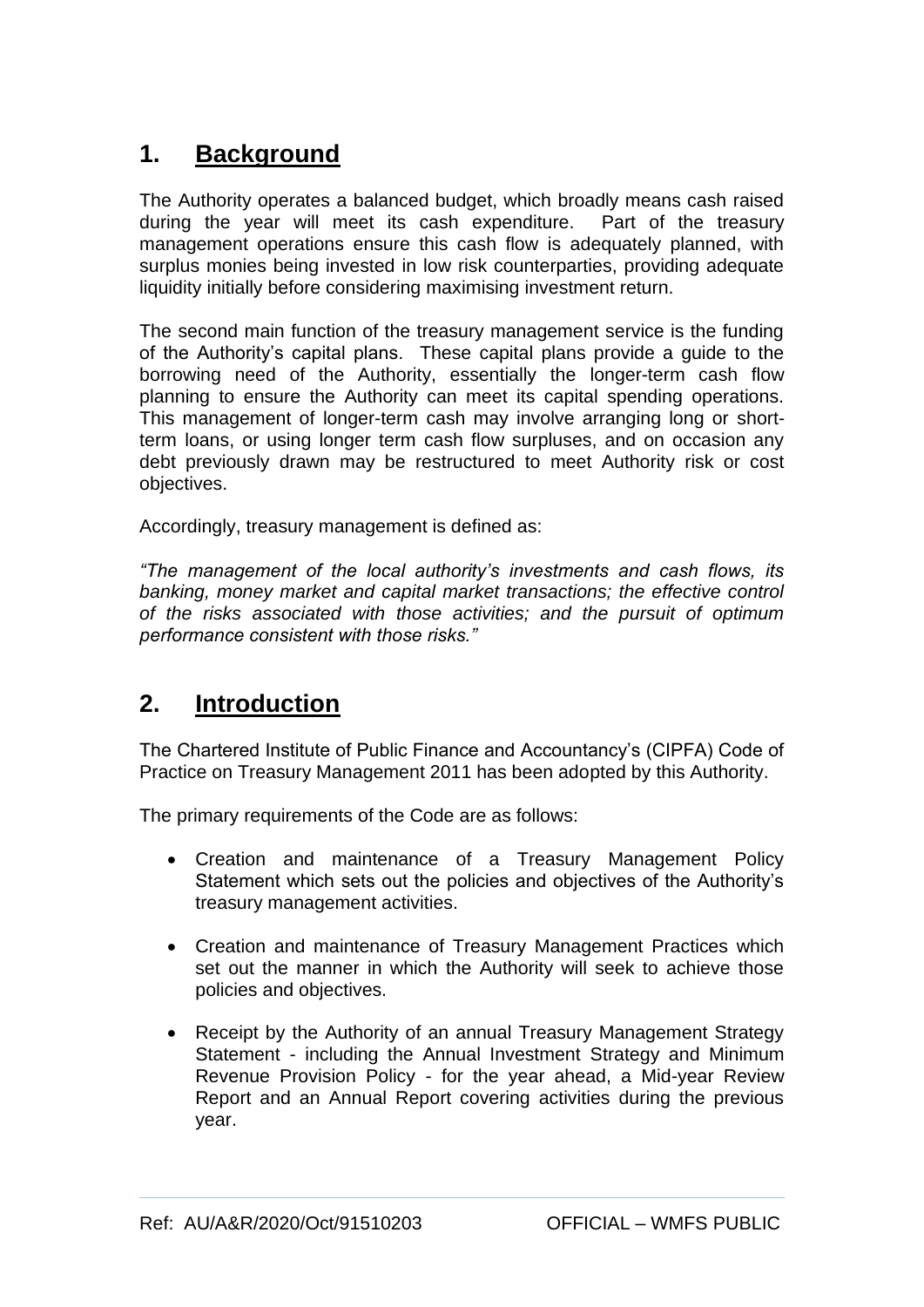- Delegation by the Authority of responsibilities for implementing and monitoring treasury management policies and practices and for the execution and administration of treasury management decisions.
- Delegation by the Authority of the role of scrutiny of treasury management strategy and policies to a specific named body. For this Authority the delegated body is the Audit and Risk Committee.

This mid-year report has been prepared in compliance with CIPFA's Code of Practice on Treasury Management, and covers the following:

- An economic update for the first six months of 2020/21;
- A review of the Treasury Management Strategy Statement and Annual Investment Strategy;
- The Authority's capital expenditure (prudential indicators);
- A review of the Authority's investment portfolio for 2020/21;
- A review of the Authority's borrowing strategy for 2020/21;
- A review of any debt rescheduling undertaken during 2020/21;
- A review of compliance with Treasury and Prudential Limits for 2020/21.

### **3. Economic update**

**UK.** As expected, the Bank of England's Monetary Policy Committee kept Bank Rate unchanged on 6th August. It also kept unchanged the level of quantitative easing at £745bn. Its forecasts were optimistic in terms of three areas:

- The fall in GDP in the first half of 2020 was revised from 28% to 23% (subsequently revised to -21.8%). This is still one of the largest falls in output of any developed nation. However, it is only to be expected as the UK economy is heavily skewed towards consumer-facing services – an area which was particularly vulnerable to being damaged by lockdown.
- The peak in the unemployment rate was revised down from 9% in Q2 to 7½% by Q4 2020.
- It forecast that there would be excess demand in the economy by Q3 2022 causing CPI inflation to rise above the 2% target in Q3 2022, (based on market interest rate expectations for a further loosening in policy). Nevertheless, even if the Bank were to leave policy unchanged, inflation was still projected to be above 2% in 2023.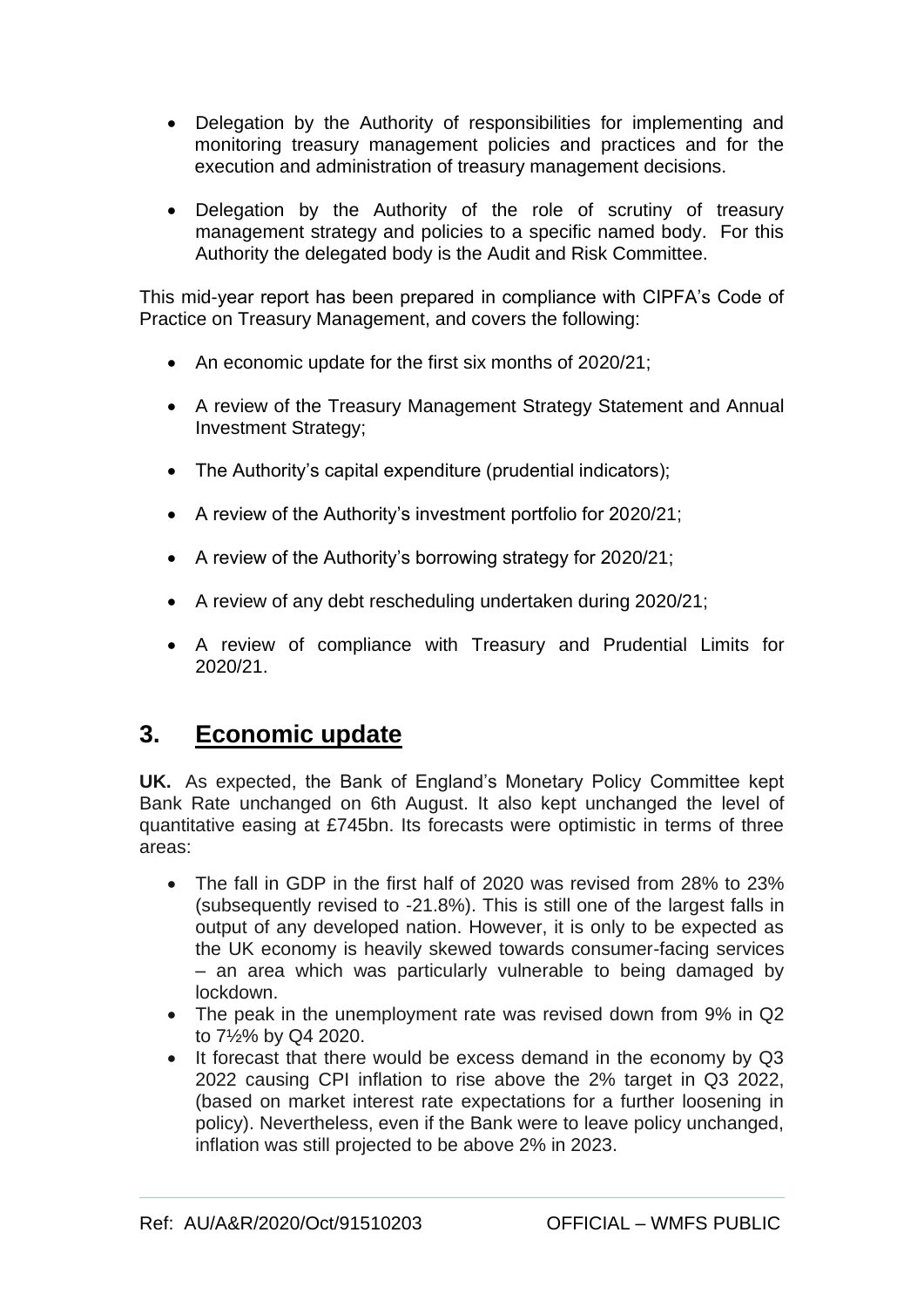It also squashed any idea of using negative interest rates, at least in the next six months or so. It suggested that while negative rates can work in some circumstances, it would be "less effective as a tool to stimulate the economy" at this time when banks are worried about future loan losses. It also has "other instruments available", including QE and the use of forward guidance.

The MPC expected the £300bn of quantitative easing purchases announced between its March and June meetings to continue until the "turn of the year". This implies that the pace of purchases will slow further to about £4bn a week, down from £14bn a week at the height of the crisis and £7bn more recently.

In conclusion, this would indicate that the Bank could now just sit on its hands as the economy was recovering better than expected. However, the MPC acknowledged that the "medium-term projections were a less informative guide than usual" and the minutes had multiple references to downside risks, which were judged to persist both in the short and medium term. One has only to look at the way in which second waves of the virus are now impacting many countries including Britain, to see the dangers. However, rather than a national lockdown, as in March, any spikes in virus infections are now likely to be dealt with by localised measures and this should limit the amount of economic damage caused. In addition, Brexit uncertainties ahead of the yearend deadline are likely to be a drag on recovery. The wind down of the initial generous furlough scheme through to the end of October is another development that could cause the Bank to review the need for more support for the economy later in the year. Admittedly, the Chancellor announced in late September a second six-month package from 1st November of government support for jobs whereby it will pay up to 22% of the costs of retaining an employee working a minimum of one third of their normal hours. There was further help for the self-employed, freelancers and the hospitality industry. However, this is a much less generous scheme than the furlough package and will inevitably mean there will be further job losses from the 11% of the workforce still on furlough in mid-September.

Overall, the pace of recovery is not expected to be in the form of a rapid V shape, but a more elongated and prolonged one after a sharp recovery in June through to August which left the economy 11.7% smaller than in February. The last three months of 2020 are now likely to show no growth as consumers will probably remain cautious in spending and uncertainty over the outcome of the UK/EU trade negotiations concluding at the end of the year will also be a headwind. If the Bank felt it did need to provide further support to recovery, then it is likely that the tool of choice would be more QE.

There will be some painful longer-term adjustments as e.g. office space and travel by planes, trains and buses may not recover to their previous level of use for several years, or possibly ever. There is also likely to be a reversal of globalisation as this crisis has shown up how vulnerable long-distance supply chains are. On the other hand, digital services are one area that has already seen huge growth.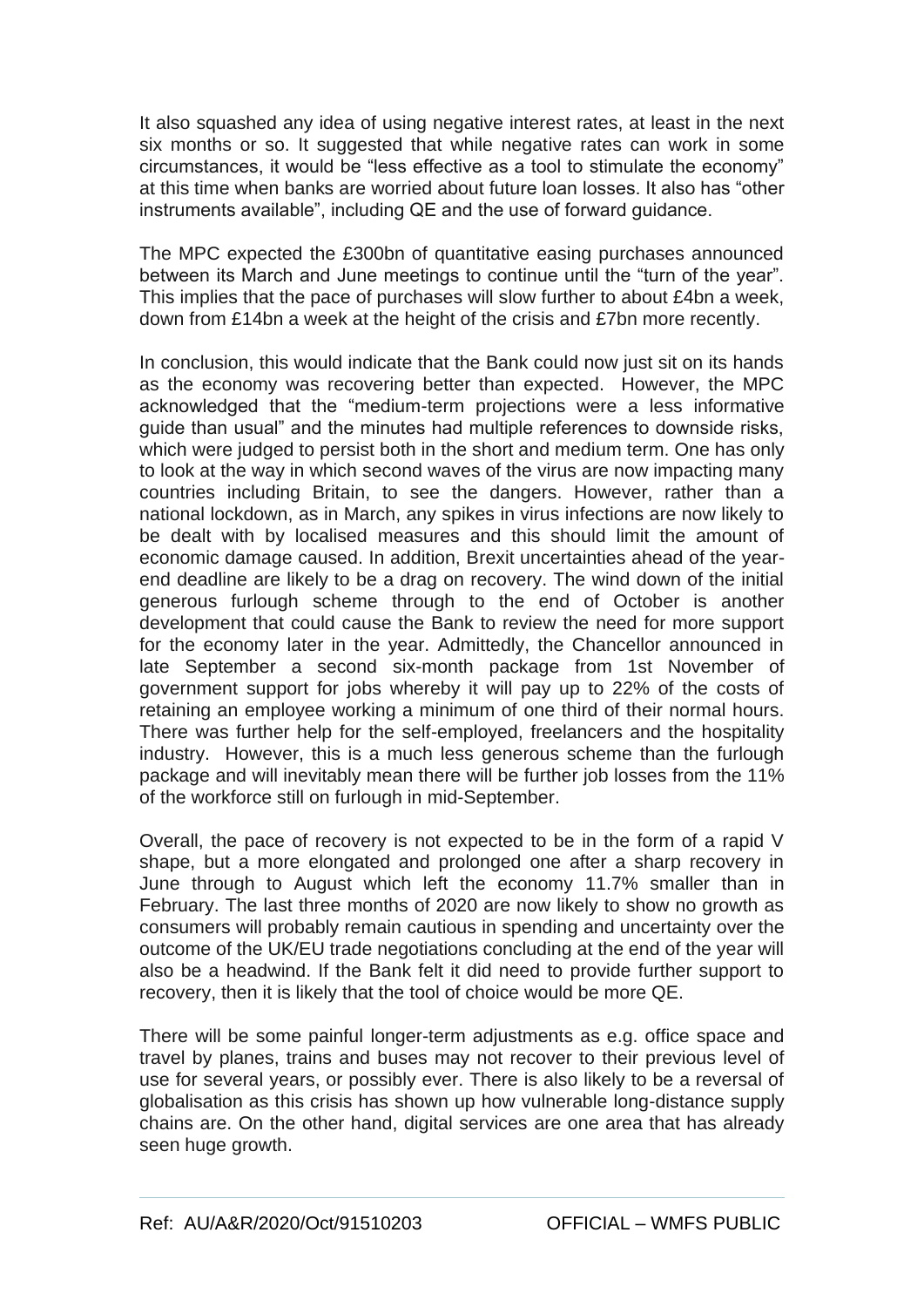One key addition to the Bank's forward guidance was a new phrase in the policy statement, namely that "it does not intend to tighten monetary policy until there is clear evidence that significant progress is being made in eliminating spare capacity and achieving the 2% target sustainably". That seems designed to say, in effect, that even if inflation rises to 2% in a couple of years' time, do not expect any action from the MPC to raise Bank Rate – until they can clearly see that level of inflation is going to be persistently above target if it takes no action to raise Bank Rate.

**EU.** The economy was recovering well towards the end of Q2 after a sharp drop in GDP, (e.g. France 18.9%, Italy 17.6%). However, the second wave of the virus affecting some countries could cause a significant slowdown in the pace of recovery, especially in countries more dependent on tourism. The fiscal support package, eventually agreed by the EU after prolonged disagreement between various countries, is unlikely to provide significant support and quickly enough to make an appreciable difference in weaker countries. The ECB has been struggling to get inflation up to its 2% target and it is therefore expected that it will have to provide more monetary policy support through more quantitative easing purchases of bonds in the absence of sufficient fiscal support.

| <b>Link Group Interest Rate View</b><br>11.8.20 |               |          |          |        |        |                |                |        |                |          |
|-------------------------------------------------|---------------|----------|----------|--------|--------|----------------|----------------|--------|----------------|----------|
|                                                 | <b>Dec-20</b> | $Mar-21$ | $Jun-21$ | Sep-21 | Dec-21 | Mar-22         | <b>Jun-22</b>  | Sep-22 | <b>Dec-22</b>  | $Mar-23$ |
| <b>Bank Rate View</b>                           | 0.10          | 0.10     | 0.10     | 0.10   | 0.10   | 0.10           | 0.10           | 0.10   | 0.10           | 0.10     |
| 3 month average earnings                        | 0.05          | 0.05     | 0.05     | 0.05   | 0.05   | $\blacksquare$ | $\blacksquare$ |        | $\blacksquare$ |          |
| 6 month average earnings                        | 0.10          | 0.10     | 0.10     | 0.10   | 0.10   | $\blacksquare$ | ۰              |        | ۰              |          |
| 12 month average earnings                       | 0.15          | 0.15     | 0.15     | 0.15   | 0.15   | $\blacksquare$ | ۰              |        |                |          |
| <b>5yr PWLB Rate</b>                            | 1.90          | 2.00     | 2.00     | 2.00   | 2.00   | 2.00           | 2.10           | 2.10   | 2.10           | 2.10     |
| 10vr PWLB Rate                                  | 2.10          | 2.10     | 2.10     | 2.10   | 2.20   | 2.20           | 2.20           | 2.30   | 2.30           | 2.30     |
| 25yr PWLB Rate                                  | 2.50          | 2.50     | 2.50     | 2.60   | 2.60   | 2.60           | 2.70           | 2.70   | 2.70           | 2.70     |
| 50vr PWLB Rate                                  | 2.30          | 2.30     | 2.30     | 2.40   | 2.40   | 2.40           | 2.50           | 2.50   | 2.50           | 2.50     |

**Link Asset Services interest rate forecast** 

Treasury advisor, Link Asset Services, has provided the following forecast:

The coronavirus outbreak has done huge economic damage to the UK and economies around the world. After the Bank of England took emergency action in March to cut Bank Rate to first 0.25%, and then to 0.10%, it left Bank Rate unchanged at its meeting on 6th August (and the subsequent September meeting), although some forecasters had suggested that a cut into negative territory could happen. However, the Governor of the Bank of England has made it clear that he currently thinks that such a move would do more damage than good and that more quantitative easing is the favoured tool if further action becomes necessary. As shown in the forecast table above, no increase in Bank Rate is expected within the forecast horizon ending on 31st March 2023 as economic recovery is expected to be only gradual and therefore, prolonged.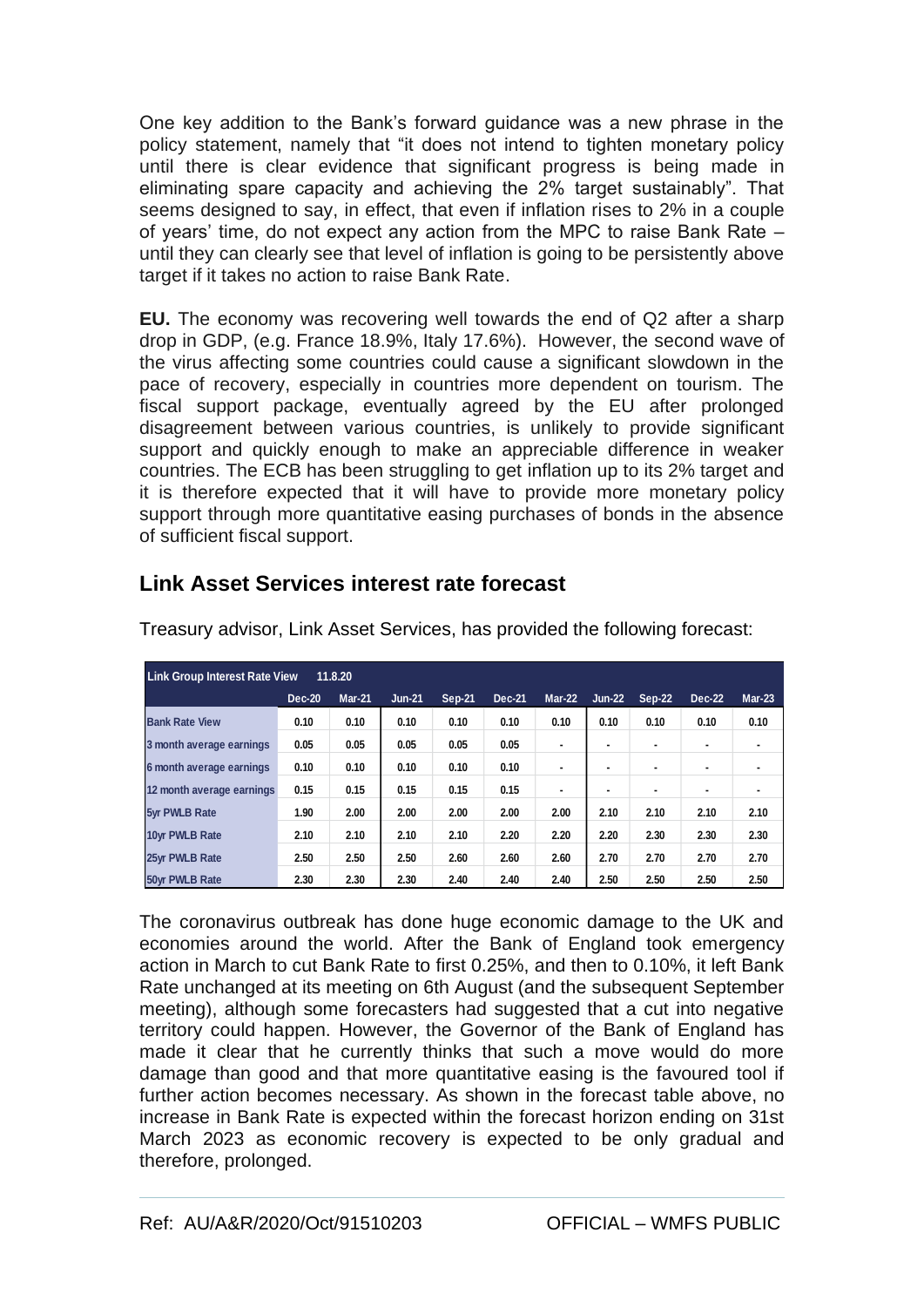#### **The Balance of Risks to the UK**

The overall balance of risks to economic growth in the UK is probably relatively even, but is subject to major uncertainty due to the virus.

There is relatively little UK domestic risk of increases or decreases in Bank Rate and significant changes in shorter term PWLB rates. The Bank of England has effectively ruled out the use of negative interest rates in the near term and increases in Bank Rate are likely to be some years away given the underlying economic expectations. However, it is always possible that safe haven flows, due to unexpected domestic developments and those in other major economies, could impact gilt yields, (and so PWLB rates), in the UK.

#### **Downside Risks to Current Forecasts for UK**

UK - second nationwide wave of virus infections requiring a national lockdown.

UK / EU trade negotiations – if it were to cause significant economic disruption and a fresh major downturn in the rate of growth.

UK - Bank of England takes action too quickly, or too far, over the next three years to raise Bank Rate and causes UK economic growth, and increases in inflation, to be weaker than we currently anticipate.

### 4. **Treasury Management Strategy Statement and Annual Investment Strategy update**

The Treasury Management Strategy Statement (TMSS) for 2020/21 was approved by the Authority on 17 February 2020. There are no policy changes to the TMSS; the details in this report update the position in the light of the updated economic position and budgetary changes already approved.

| <b>Prudential Indicator 2020/21</b>               | Original<br><b>Prudential</b><br><b>Indicator</b> | <b>Revised</b><br><b>Prudential</b><br><b>Indicator</b> |  |
|---------------------------------------------------|---------------------------------------------------|---------------------------------------------------------|--|
| <b>Authorised Limit</b>                           | £43m                                              | £43m                                                    |  |
| <b>Operational Boundary</b>                       | £39m                                              | £39m                                                    |  |
| <b>Capital Financing Requirement</b><br>(31.3.20) | £36m                                              | £36m                                                    |  |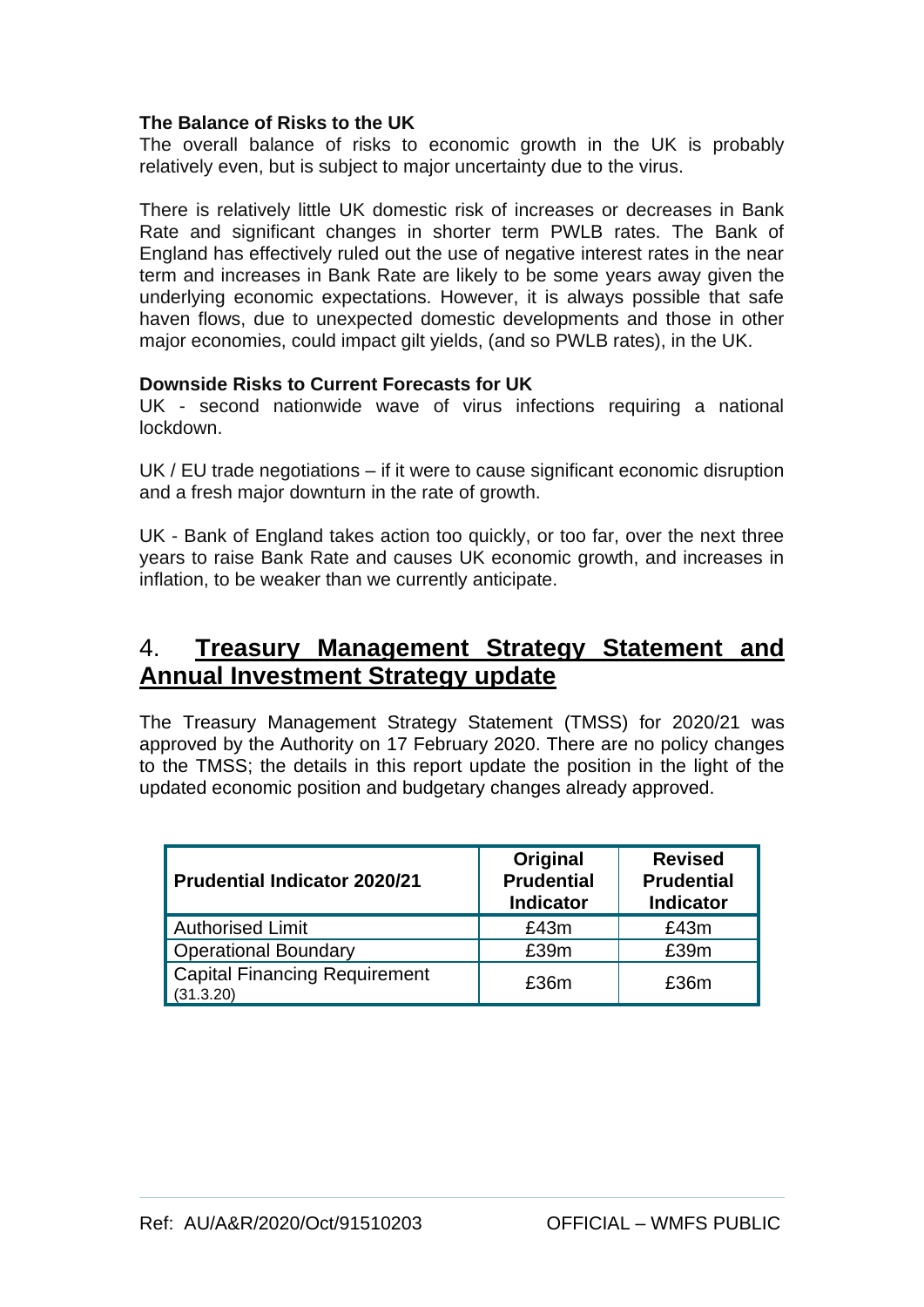### **5. The Authority's Capital Position (Prudential Indicators)**

This section of the report provides an update on:

- The Authority's capital expenditure plans;
- How these plans are being financed;
- The impact of the changes in the capital expenditure plans on the prudential indicators and the underlying need to borrow; and
- Compliance with the limits in place for borrowing activity.

#### **Prudential Indicator for Capital Expenditure**

The table below shows the capital programme which was approved by the Authority 17 February 2020, it has since been revised to reflect the impact of capital expenditure and financing decisions in 2019/20. The forecast outturn position is as at 30th September 2020.

| <b>Capital Expenditure 2020/21</b>     | <b>Approved</b><br><b>Feb 2020</b><br>£000 | <b>Revised</b><br><b>Estimate</b><br>£000 | <b>Forecast</b><br><b>Outturn</b><br>£000 |
|----------------------------------------|--------------------------------------------|-------------------------------------------|-------------------------------------------|
| <b>Land &amp; Buildings:</b>           |                                            |                                           |                                           |
| <b>Coventry Fire Station</b>           | 0                                          | 84                                        | 84                                        |
| <b>Aston Fire Station</b>              | 412                                        | 675                                       | 589                                       |
| <b>Occupational Health Relocation</b>  | 0                                          | 60                                        | 60                                        |
| <b>Boiler Replacement Programme</b>    | 245                                        | 348                                       | 367                                       |
| <b>Roof Replacements</b>               | 87                                         | 87                                        | 87                                        |
| Windows & Door Replacements            | 531                                        | 531                                       | 14                                        |
| <b>Rewires</b>                         | 110                                        | 385                                       | 329                                       |
| <b>Drill Tower/Training Facilities</b> | 525                                        | 526                                       | 526                                       |
| <b>Security Works</b>                  | 0                                          | 105                                       | 105                                       |
| Health & Safety Work (COVID)           | 0                                          | 155                                       | 155                                       |
|                                        |                                            |                                           |                                           |
| <b>Vehicles:</b>                       |                                            |                                           |                                           |
| Vehicle Replacement Programme          | 4,154                                      | 4,215                                     | 2,659                                     |
|                                        |                                            |                                           |                                           |
| ICT & Equipment:                       |                                            |                                           |                                           |
| <b>Enterprise Resources Planning</b>   | 500                                        | 499                                       | 499                                       |
| C+C Upgrade - Vision 4/ESMCP           | 0                                          | 407                                       | 407                                       |
|                                        |                                            |                                           |                                           |
| <b>Total</b>                           | 6,564                                      | 8,077                                     | 5,881                                     |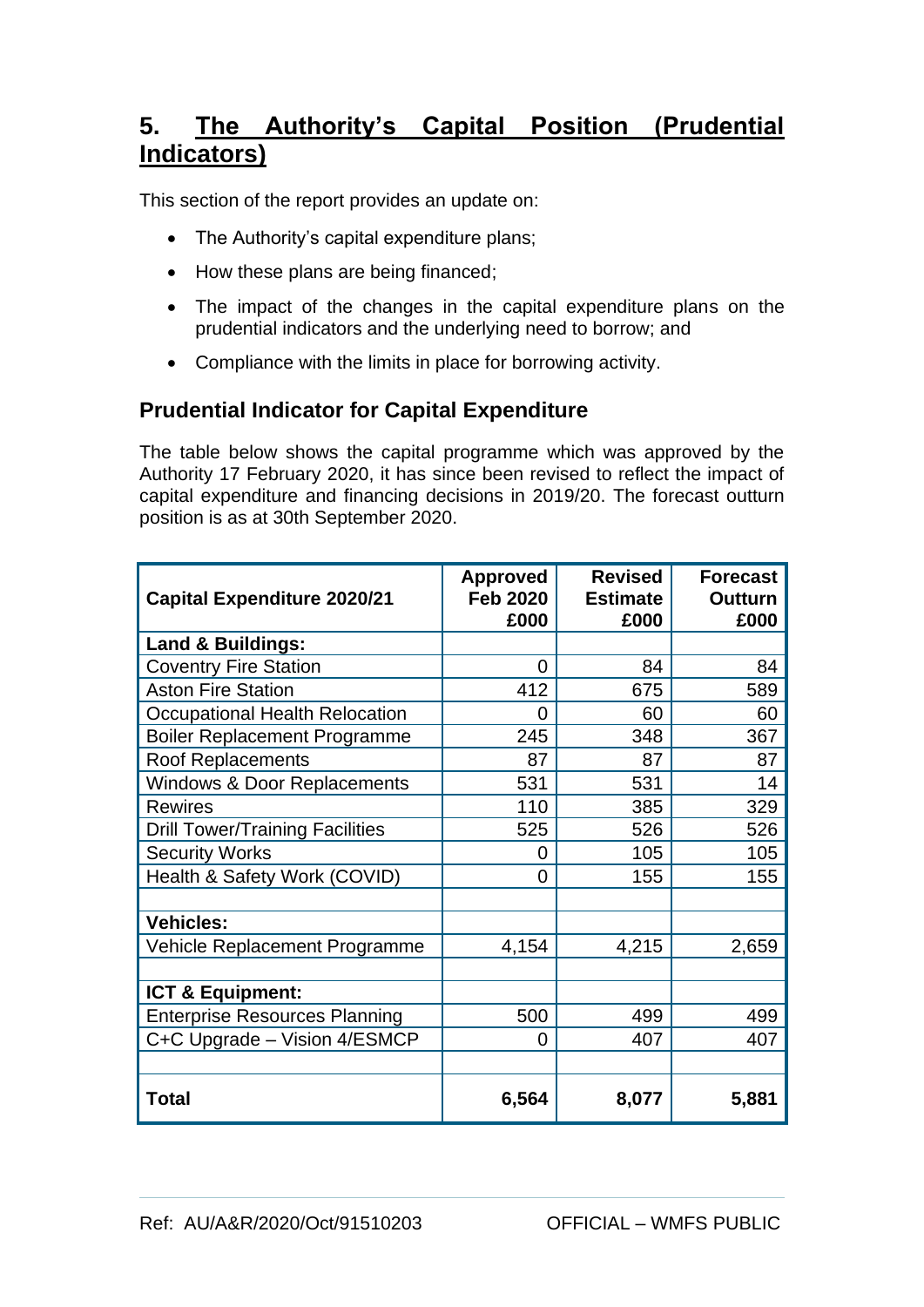### **Changes to the Financing of the Capital Programme**

The table below draws together the main strategy elements of the capital expenditure plans and the expected financing arrangements of this capital expenditure. The borrowing element of the table increases the underlying indebtedness of the Authority by way of the Capital Financing Requirement (CFR), although this will be reduced in part by revenue charges for the repayment of debt (the Minimum Revenue Provision). This direct borrowing need may also be supplemented by maturing debt and other treasury requirements.

| <b>Capital Expenditure 2020/21</b>     | <b>Approved</b><br><b>Feb 2020</b><br>£000 | <b>Revised</b><br><b>Estimate</b><br>£000 | <b>Forecast</b><br><b>Outturn</b><br>£000 |
|----------------------------------------|--------------------------------------------|-------------------------------------------|-------------------------------------------|
| <b>Total Spend</b>                     | 6,564                                      | 8,077                                     | 5,881                                     |
| Financed by:                           |                                            |                                           |                                           |
| <b>Capital Receipts</b>                |                                            |                                           |                                           |
| <b>Capital Grants / Contributions</b>  |                                            | 74                                        | 74                                        |
| <b>Revenue Contribution to Capital</b> | 6,564                                      | 8,003                                     | 5,807                                     |
| <b>Total Financing</b>                 | 6,564                                      | 8,077                                     | 5,881                                     |
| <b>Borrowing Need</b>                  | 0                                          |                                           |                                           |

#### **Changes to the Prudential Indicators for the CFR, External Debt and the Operational Boundary**

The table below shows the CFR, which is the underlying external need to incur borrowing for a capital purpose. It also shows the expected debt position over the period. This is termed the Operational Boundary.

#### *Prudential Indicator – CFR*

The Authority is on target to achieve the original forecast CFR.

#### *Prudential Indicator – External Debt / the Operational Boundary*

|                                                                 | 2020/21<br>Original<br><b>Estimate</b> | 2020/21<br><b>Revised</b><br><b>Estimate</b> |  |  |
|-----------------------------------------------------------------|----------------------------------------|----------------------------------------------|--|--|
| Prudential Indicator - CFR                                      |                                        |                                              |  |  |
| Total CFR (31.3.20)                                             | £36m                                   | £36m                                         |  |  |
|                                                                 |                                        |                                              |  |  |
| Prudential Indicator - External Debt / the Operational Boundary |                                        |                                              |  |  |
| <b>Borrowing</b>                                                | £39m                                   | £39m                                         |  |  |
|                                                                 |                                        |                                              |  |  |
| Total debt 31 March 2020                                        | £36m                                   | £36m                                         |  |  |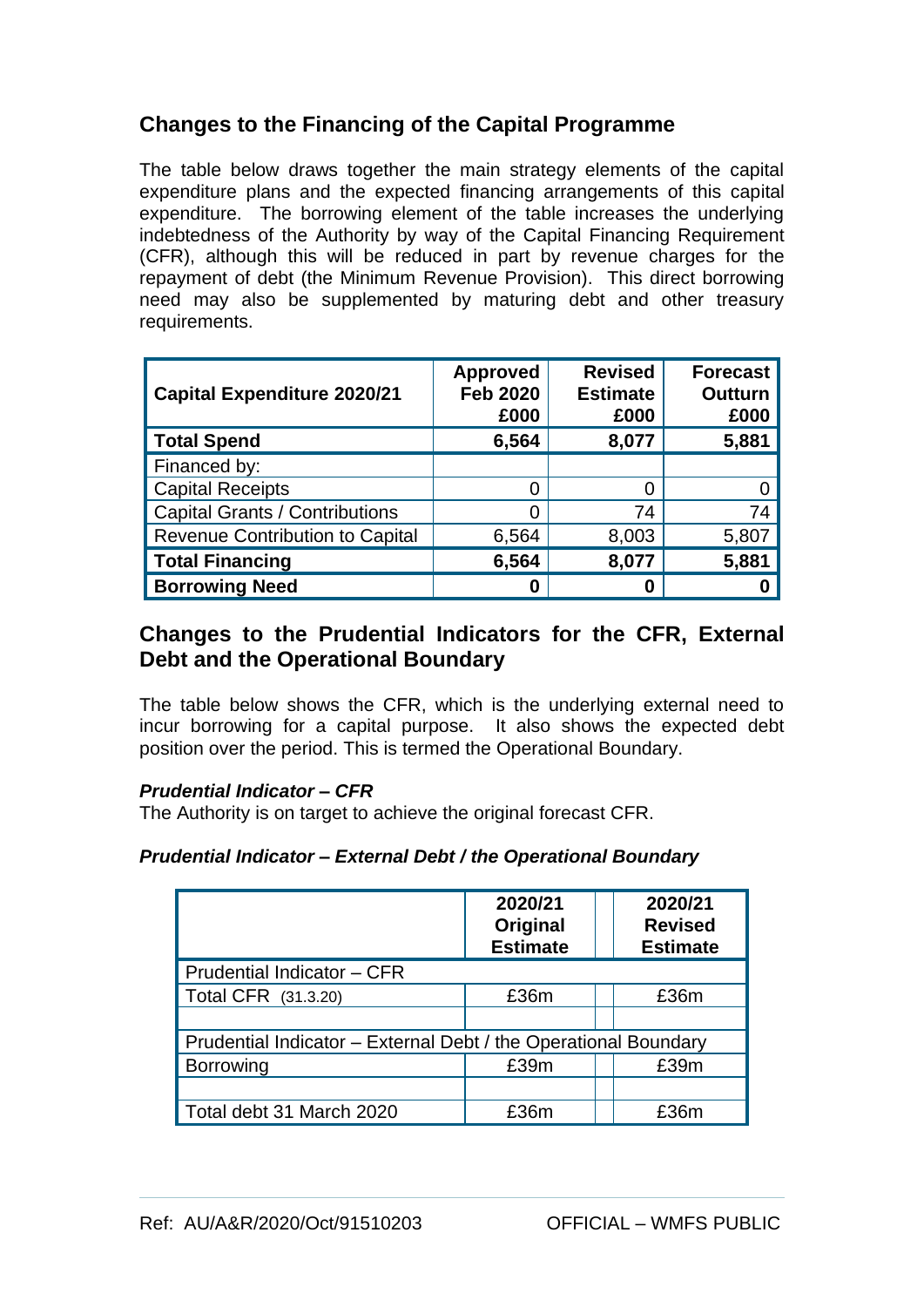### **Limits to Borrowing Activity**

The first key control over the treasury activity is a prudential indicator to ensure that over the medium term, net borrowing (borrowings less investments) will only be for a capital purpose. Gross external borrowing should not, except in the short term, exceed the total of CFR in the preceding year plus the estimates of any additional CFR for 2020/21 and next two financial years. This allows some flexibility for limited early borrowing for future years. The Authority has approved a policy for borrowing in advance of need which will be adhered to if this proves prudent.

|                                     | 2019/20<br>Original<br><b>Estimate</b> | 2019/20<br><b>Revised</b><br><b>Estimate</b> |
|-------------------------------------|----------------------------------------|----------------------------------------------|
| Gross borrowing (Excluding Ex WMCC) | £33m                                   | £33m                                         |
| CFR (31.3.20)                       | £36m                                   | £36m                                         |

The Treasurer reports that no difficulties are envisaged for the current or future years in complying with this prudential indicator.

A further prudential indicator controls the overall level of borrowing. This is the Authorised Limit which represents the limit beyond which borrowing is prohibited and needs to be set and revised by Members. It reflects the level of borrowing which, while not desired, could be afforded in the short term, but is not sustainable in the longer term. It is the expected maximum borrowing need with some headroom for unexpected movements. This is the statutory limit determined under section 3 (1) of the Local Government Act 2003.

| Authorised limit for external debt | 2020/21<br>Original<br><b>Indicator</b> | 2020/21<br><b>Revised</b><br><b>Indicator</b> |  |
|------------------------------------|-----------------------------------------|-----------------------------------------------|--|
| <b>Borrowing</b>                   | £43m                                    | £43m                                          |  |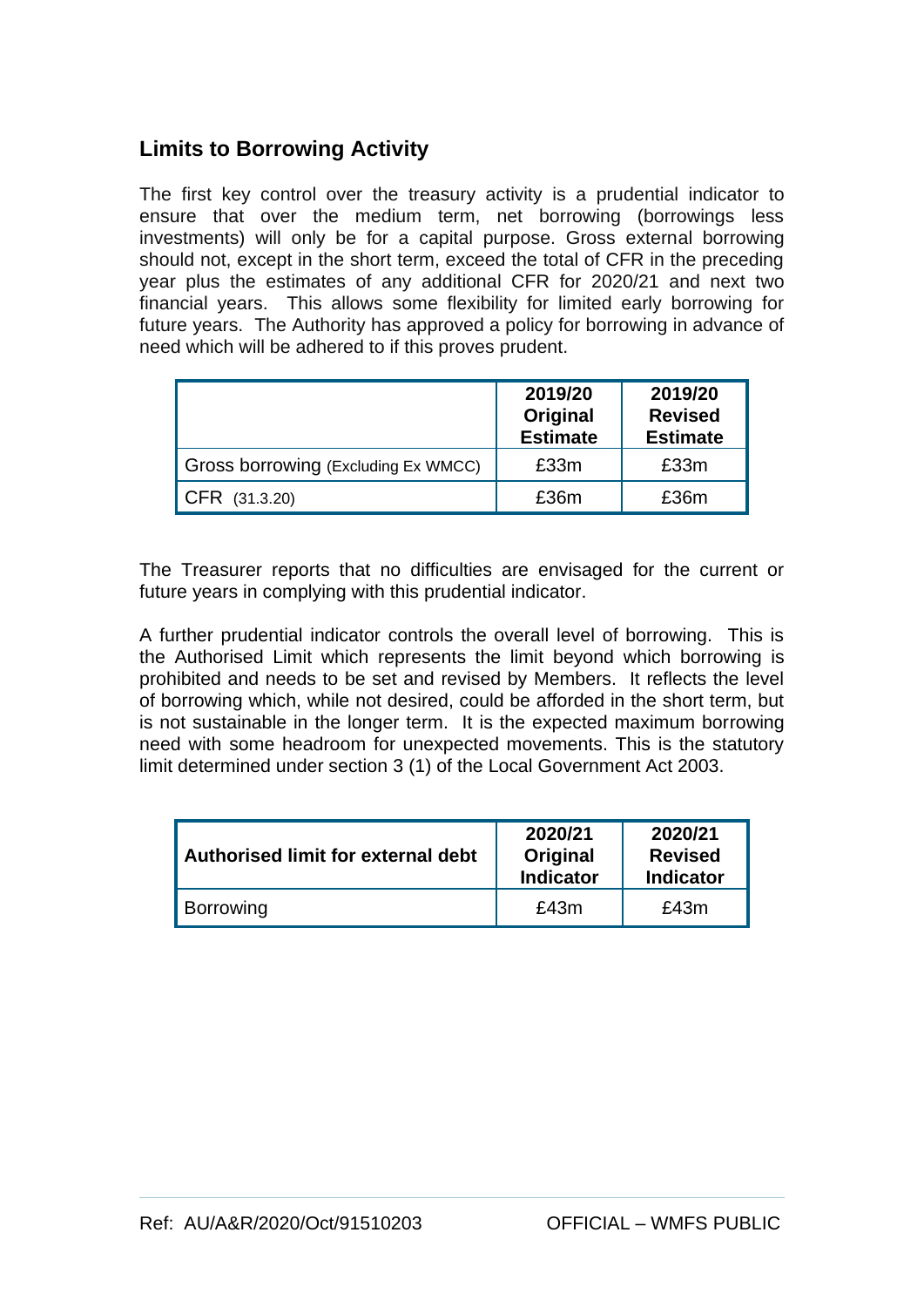### **6. Borrowing**

The Authority's CFR for 2020/21 is £36m (31.3.20). The CFR denotes the Authority's underlying need to borrow for capital purposes. If the CFR is positive the Authority may borrow from the PWLB or the market (external borrowing) or from internal balances on a temporary basis (internal borrowing). The balance of external and internal borrowing is generally driven by market conditions.

It is not anticipated that borrowing will be undertaken during this financial year however this requirement will be monitored by the Treasurer as part of the capital financing decisions.

The graph below shows the movement in PWLB rates for the first six months of the year:



|             | 1 Year     | 5 Year     | 10 Year    | 25 Year    | 50 Year    |
|-------------|------------|------------|------------|------------|------------|
| Low         | 1.70%      | 1.67%      | 1.91%      | 2.40%      | 2.13%      |
| Date        | 18/09/2020 | 30/07/2020 | 31/07/2020 | 18/06/2020 | 24/04/2020 |
| <b>High</b> | 1.94%      | 1.99%      | 2.19%      | 2.80%      | 2.65%      |
| Date        | 08/04/2020 | 08/04/2020 | 08/04/2020 | 28/08/2020 | 28/08/2020 |
| Average     | 1.80%      | 1.80%      | 2.04%      | 2.54%      | 2.33%      |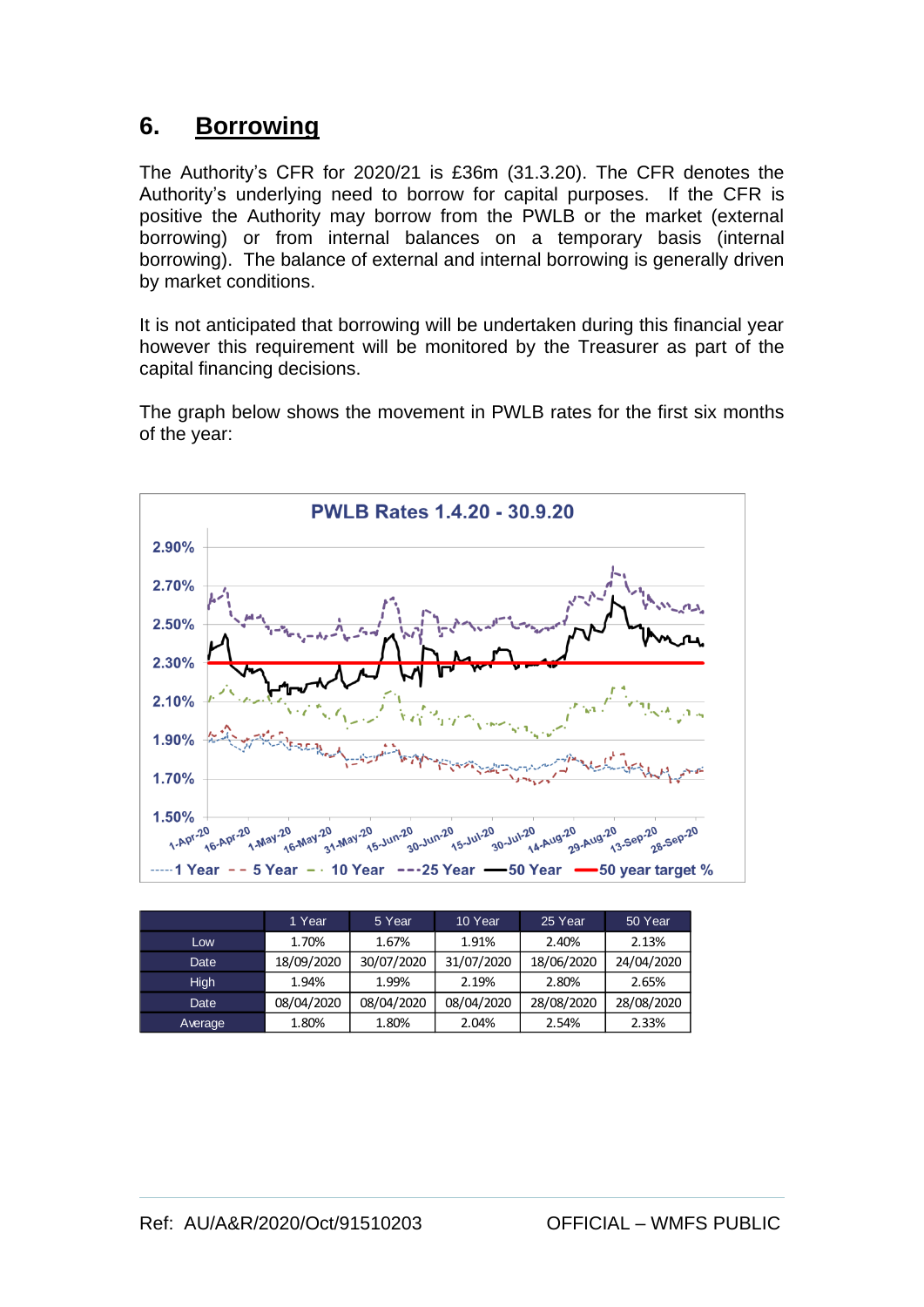### **7. Debt Rescheduling**

Debt rescheduling opportunities have been very limited in the current economic climate and following the various increases in the margins added to gilt yields which have impacted PWLB new borrowing rates since October 2010. No debt rescheduling has therefore been undertaken to date in the current financial year.

### **8. Compliance with Treasury and Prudential Limits**

It is a statutory duty for the Authority to determine and keep under review the affordable borrowing limits. During the half year ended 30th September 2020, the Authority has operated within the treasury and prudential indicators set out in the Authority's Treasury Management Strategy Statement for 2020. The Treasurer reports that no difficulties are envisaged for the current or future years in complying with these indicators

### **9. Investment Portfolio 2020/21**

The Treasury Management Strategy Statement (TMSS) for 2020/21, which includes the Annual Investment Strategy, was approved by the Authority on 17 February 2020. In accordance with the CIPFA Treasury Management Code of Practice, it sets out the Authority's investment priorities as being:

- Security of capital
- **Liquidity**
- Yield

The Authority will aim to achieve the optimum return (yield) on its investments commensurate with proper levels of security and liquidity and with the Authority's risk appetite. In the current economic climate it is considered appropriate to keep investments short term to cover cash flow needs, but also to seek out value available in periods up to 12 months with high credit rated financial institutions, using the Link suggested creditworthiness approach.

As shown by the interest rate forecasts in section 3, it is now impossible to earn the level of interest rates commonly seen in previous decades as all investment rates are barely above zero now that Bank Rate is at 0.10%, while some entities, including more recently the Debt Management Account Deposit Facility (DMADF), are offering negative rates of return in some shorter time periods. Given this risk environment and the fact that increases in Bank Rate are unlikely to occur before the end of the current forecast horizon of  $31<sup>st</sup>$ March 2023, investment returns are expected to remain low.